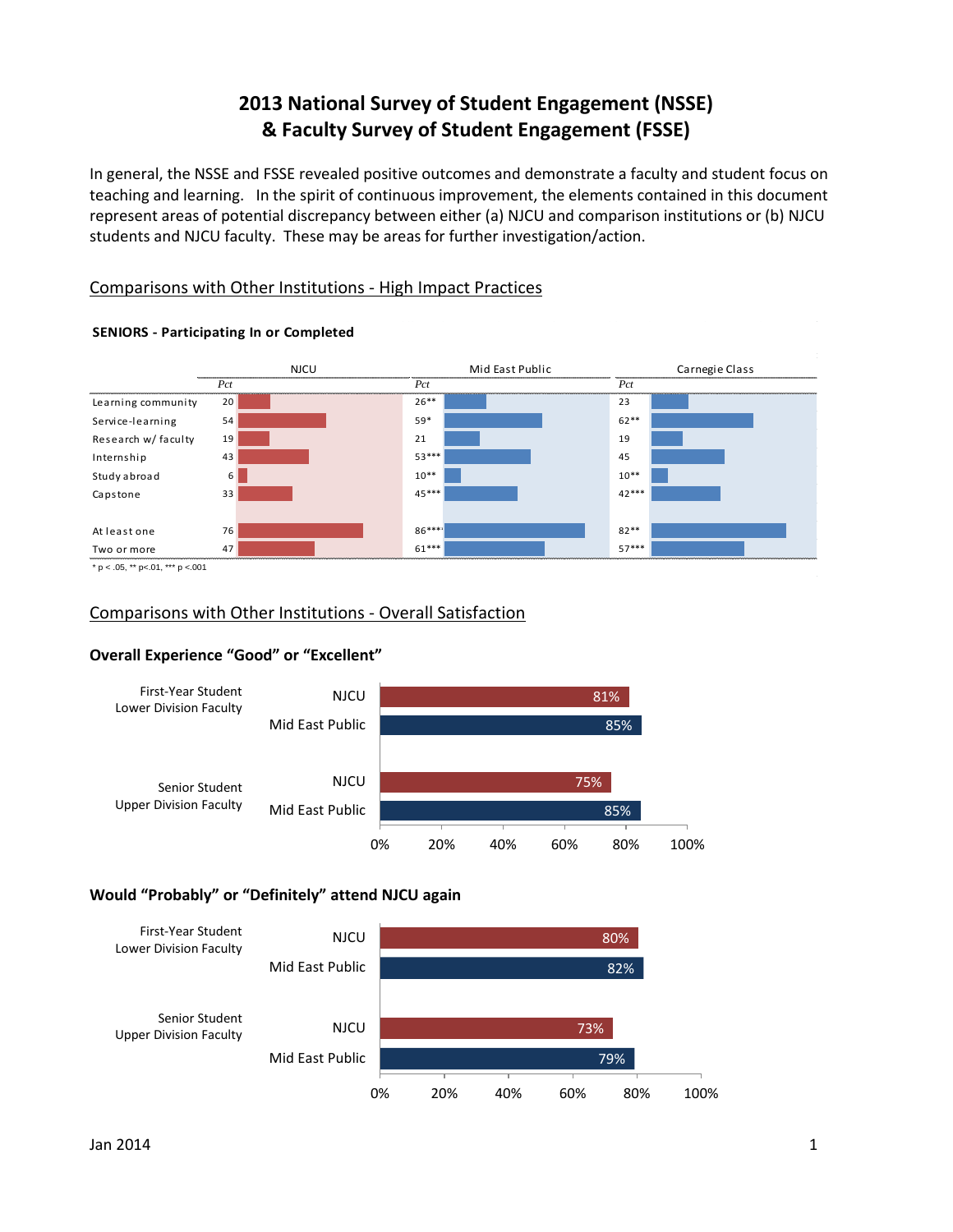# Comparisons between NJCU Students and Faculty – Cognitive Level of Courses

#### **Courses Emphasize "Quite a Bit" or "Very Much" (all Bloom's levels included for context)**



Analyzing **Evaluating Evaluating** 







#### Creating

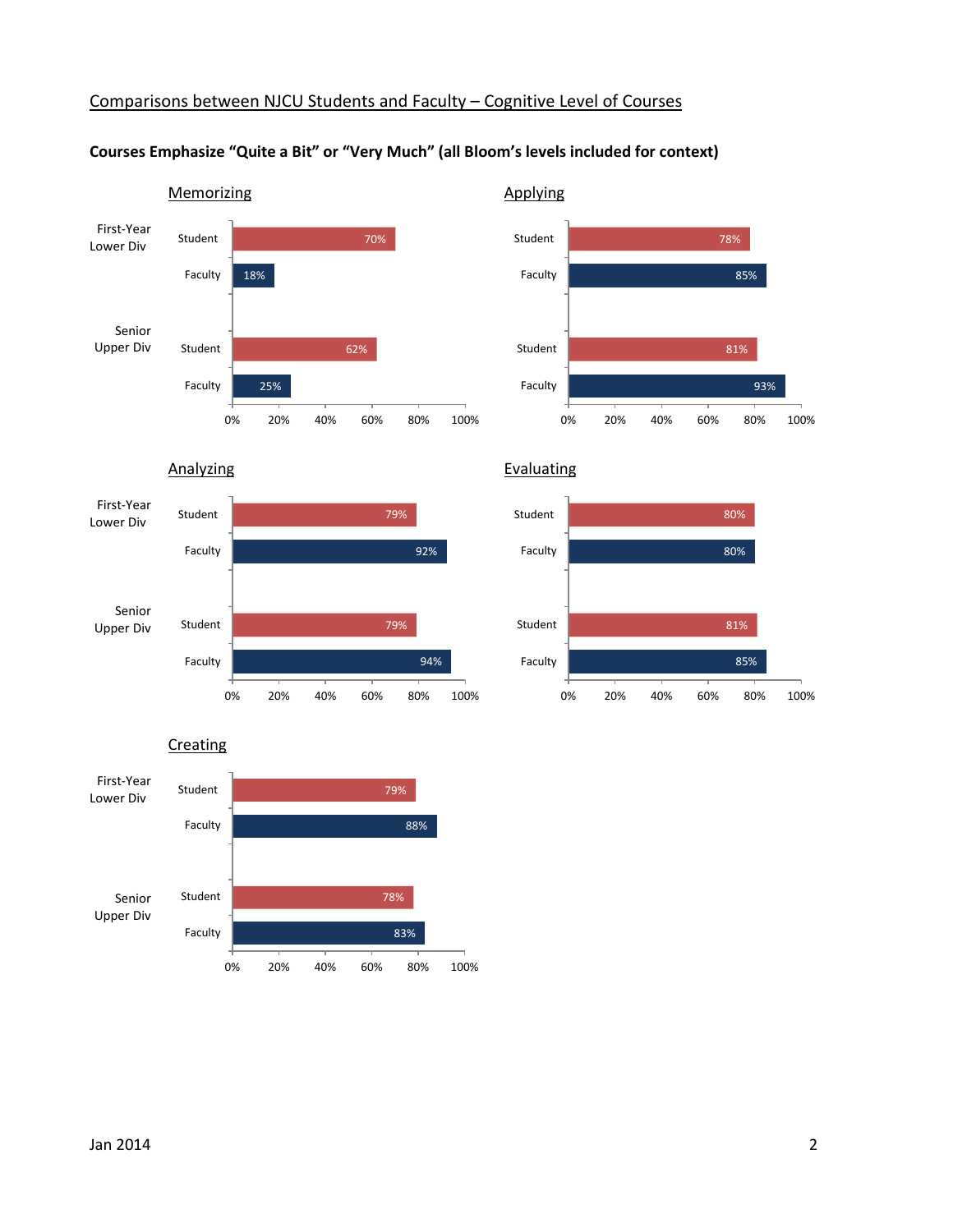## Comparisons between NJCU Students and Faculty – Interactions

#### **"Often" or "Very Often" had discussions between faculty and students**



#### About student's academic performance



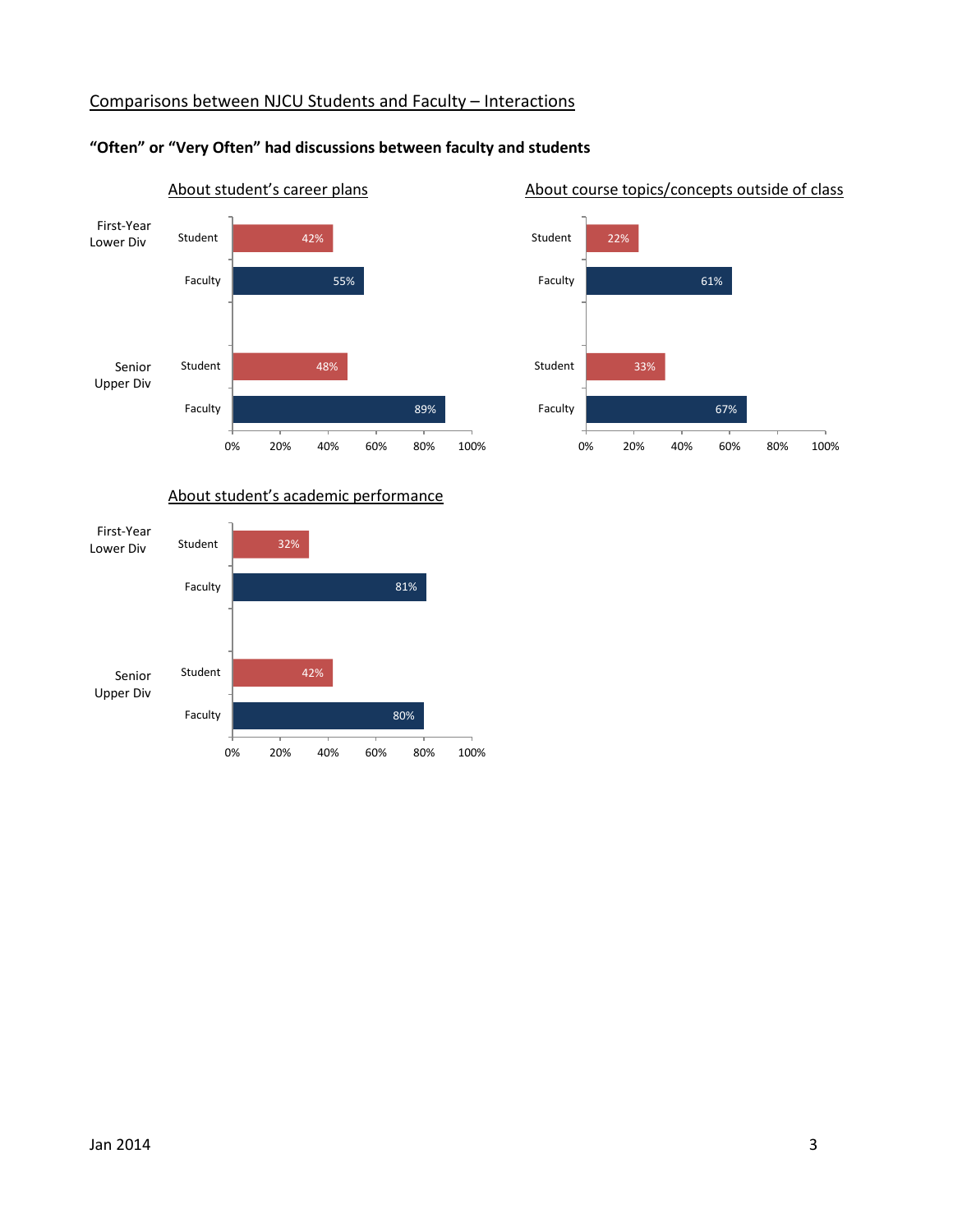#### Comparisons between NJCU Students and Faculty – Teaching Practices

#### **Faculty place "Quite a Bit" or "Very Much" of Emphasis on Teaching Practices**



#### Using examples to explain difficult concepts Providing feedback on drafts









#### Providing prompt feedback on assignments/tests